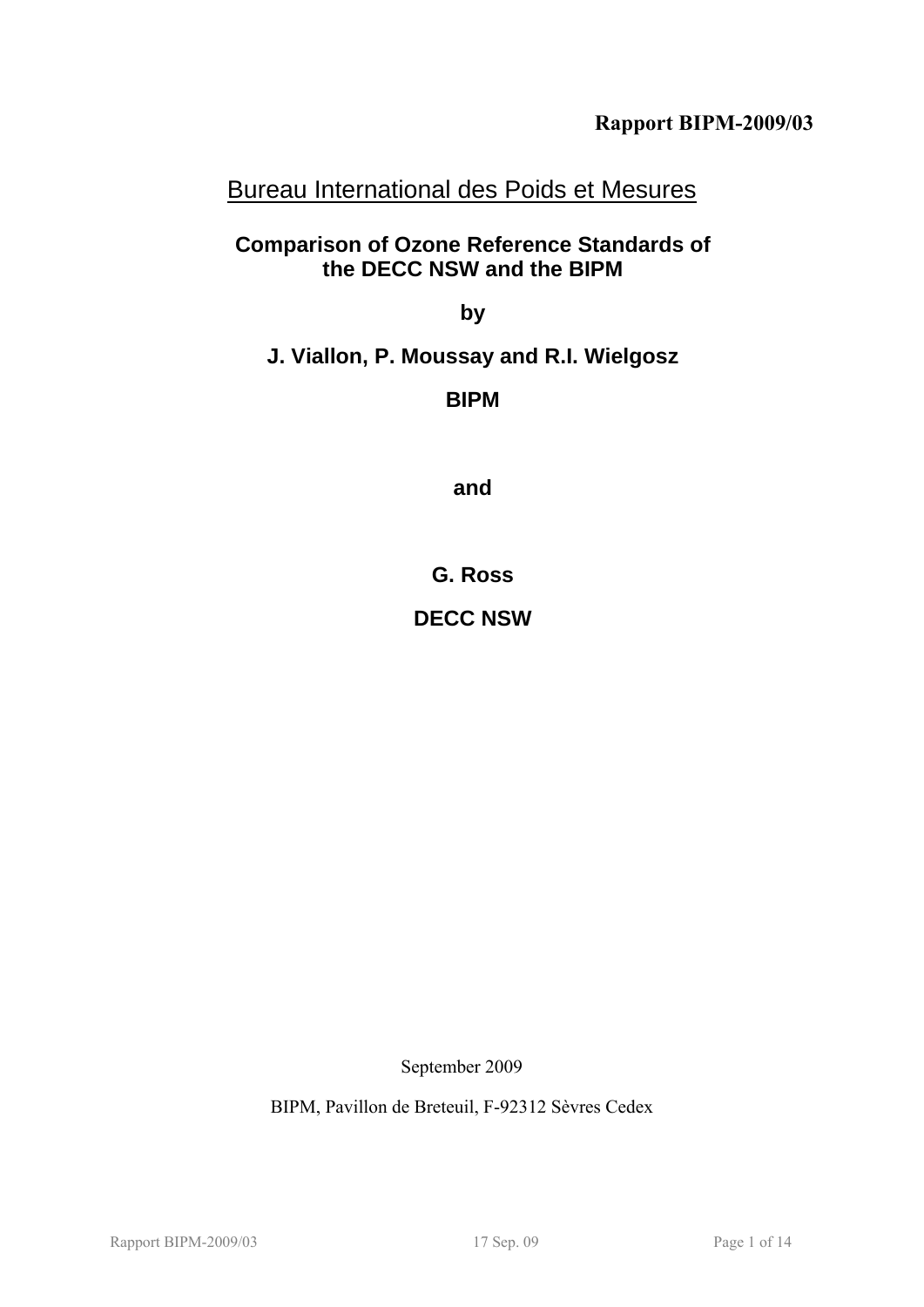# <span id="page-1-2"></span>**Comparison of Ozone Reference Standards of the DECC NSW and the BIPM, October 2008**

Joële Viallon<sup>[1](#page-1-0)\*</sup>, Philippe Moussay<sup>1</sup>, Robert Wielgosz<sup>1</sup>, Glenn Ross<sup>2</sup>

<sup>1</sup> BIPM (Bureau International des Poids et Mesures), Pavillon de Breteuil, F-92312 Sèvres, France

<span id="page-1-1"></span><sup>2</sup> [DECC NSW](#page-2-0) (Department of Environment and Climate Change NSW), Dock 3, Atmospheric Science Building, 480 Weeroona Road, Lidcombe NSW 2141, Australia

#### **Abstract**

A comparison of the ozone reference standards of the [Department of](#page-1-1)  [Environment and Climate Change NSW](#page-1-1) [\(DECC NSW](#page-2-0)) and of the Bureau International des Poids et Mesures (BIPM) has been performed. Both institutes maintain Standard Reference Photometers (SRPs), developed by the National Institute of Standards and Technology (NIST), as their reference standards. The instruments were compared over a nominal ozone mole fraction range of 0 nmol/mol to 500 nmol/mol and the results showed good agreement.

#### Contents:

#### **[COMPARISON OF OZONE REFERENCE STANDARDS OF THE DECC NSW AND THE BIPM,](#page-1-2)  [OCTOBER 2008.................................................................................................................................................... 2](#page-1-2)** [1.](#page-2-1) [INTRODUCTION................................................................................................................................................ 3](#page-2-1)

| 10. ANALYSIS OF THE MEASUREMENT RESULTS BY GENERALIZED LEAST-SQUARE REGRESSION  11 |  |
|------------------------------------------------------------------------------------|--|
|                                                                                    |  |
|                                                                                    |  |
|                                                                                    |  |
|                                                                                    |  |
|                                                                                    |  |

1

<span id="page-1-0"></span><sup>\*</sup> Author for correspondence. E-mail [jviallon@bipm.org](mailto:jviallon@bipm.org), Tel: +33 1 45 07 62 70, Fax: +33 1 45 07 20 21.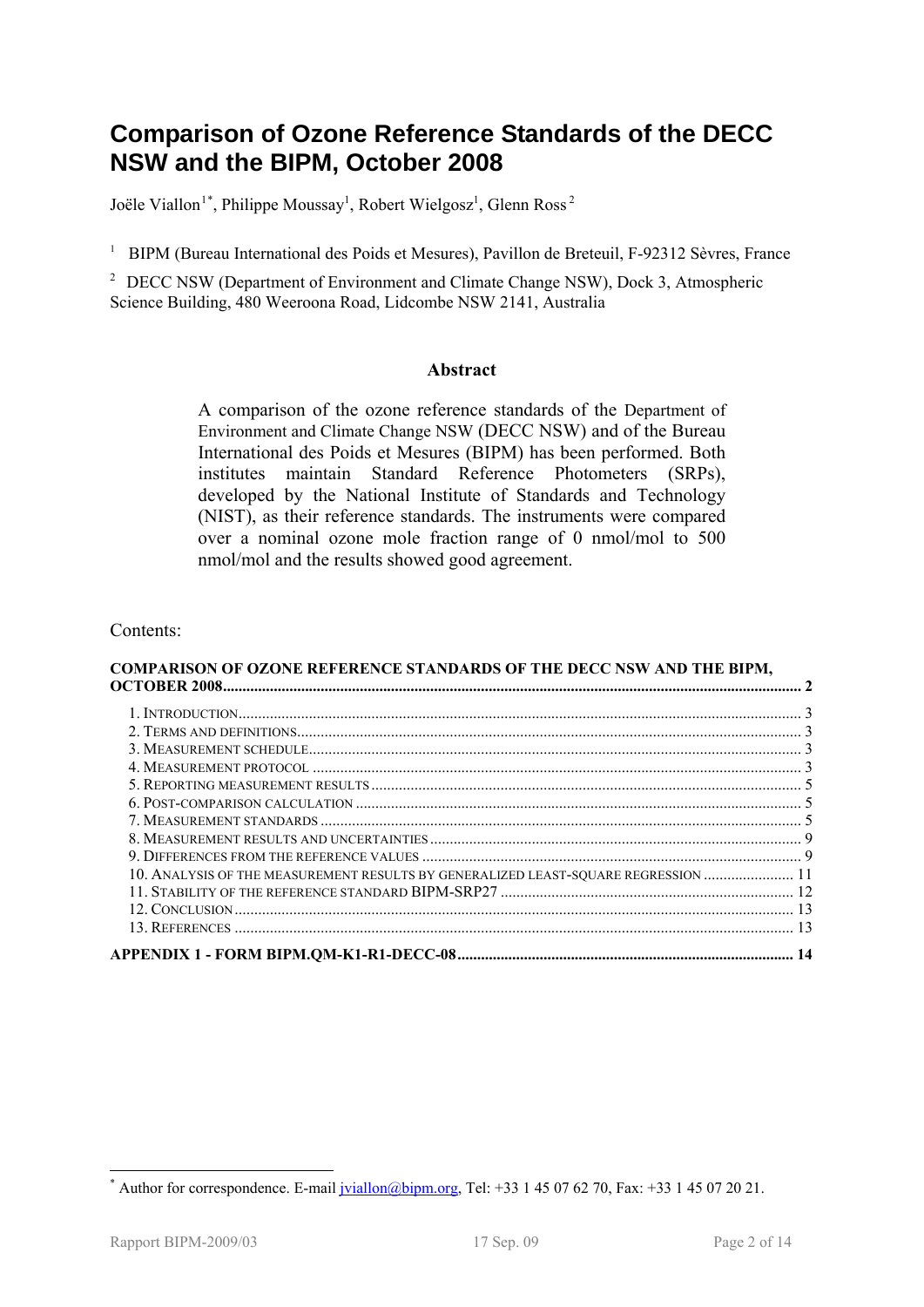## <span id="page-2-1"></span>**1. Introduction**

<span id="page-2-0"></span>A comparison of the ozone reference standards of the [Department of Environment and](#page-1-1)  [Climate Change NSW](#page-1-1) (DECC NSW) and of the Bureau International des Poids et Mesures (BIPM) has been performed. Both institutes maintain Standard Reference Photometers (SRPs), developed by the National Institute of Standards and Technology (NIST) as their reference standards. This comparison was performed following the protocol established for the key comparison BIPM.QM-K1, described briefly in section [4](#page-2-4). A description of the standards is given in section [7](#page-4-2) of this report, together with their uncertainty budgets. The results of the comparison are given in sections [8](#page-8-0), [9](#page-8-1) and [10.](#page-10-0)

#### <span id="page-2-2"></span>**2. Terms and definitions**

- *x*nom: nominal ozone mole fraction in dry air furnished by the ozone generator
- $x_{A,i}$ : *i*th measurement of the nominal value  $x_{nom}$  by the photometer A
- $\bar{x}_A$ : the mean of *N* measurements of the nominal value  $x_{\text{nom}}$  measured by the photometer A :  $\bar{x}_A = \frac{1}{N} \sum_{i=1}^{N}$ *N*  $\overline{x}_{A} = \frac{1}{N} \sum_{i=1}^{N} x_{A,i}$ 1  $A = \frac{1}{M} \sum A$ 1
- $s_A$ : standard deviation of *N* measurements of the nominal value  $x_{nom}$  measured by the photometer A :  $s_A^2 = \frac{1}{N-1} \sum_{i=1}^N (x_{A,i} -$ *N i*  $\frac{1}{N-1} \sum_{i=1}^{N} (x_{A,i} - \bar{x})$ *s* 1  $_{A,i}$  –  $\overline{x}_A$ )<sup>2</sup>  $A^{2} = \frac{1}{N-1} \sum_{i=1}^{N} (x_{A,i} - \overline{x}_{A})$
- The result of the linear regression fit performed between two sets of data measured by the photometers A and B during a comparison is written:  $x_A = a_{A,B} x_B + b_{A,B}$ . With this notation, the photometer A is compared against the photometer B.  $a_{A,B}$  is dimensionless and  $b_{AB}$  is expressed in units of nmol/mol.

## <span id="page-2-3"></span>**3. Measurement schedule**

Measurements reported in this report were performed from 20 to 22 October 2008 at the BIPM.

#### <span id="page-2-4"></span>**4. Measurement protocol**

This comparison was performed following the protocol established for the key comparison BIPM.QM-K1. As DECC NSW is not a designated institute under the CIPM MRA, the results of this comparison cannot be included in BIPM.QM-K1, but are published in this BIPM report.

The protocol is summarized in this section. The complete version can be downloaded from the BIPM website ([http://www.bipm.org/utils/en/pdf/BIPM.QM-K1\\_protocol.pdf\)](http://www.bipm.org/utils/en/pdf/BIPM.QM-K1_protocol.pdf).

<span id="page-2-5"></span>This comparison was performed following protocol A, corresponding to a direct comparison between the [DECC NSW](#page-2-0) national standard SRP21 and the common reference standard BIPM-SRP27 maintained at the BIPM. A comparison between two (or more) ozone photometers consists of producing ozone-air mixtures at different mole fractions over the required range, and measuring these with the photometers.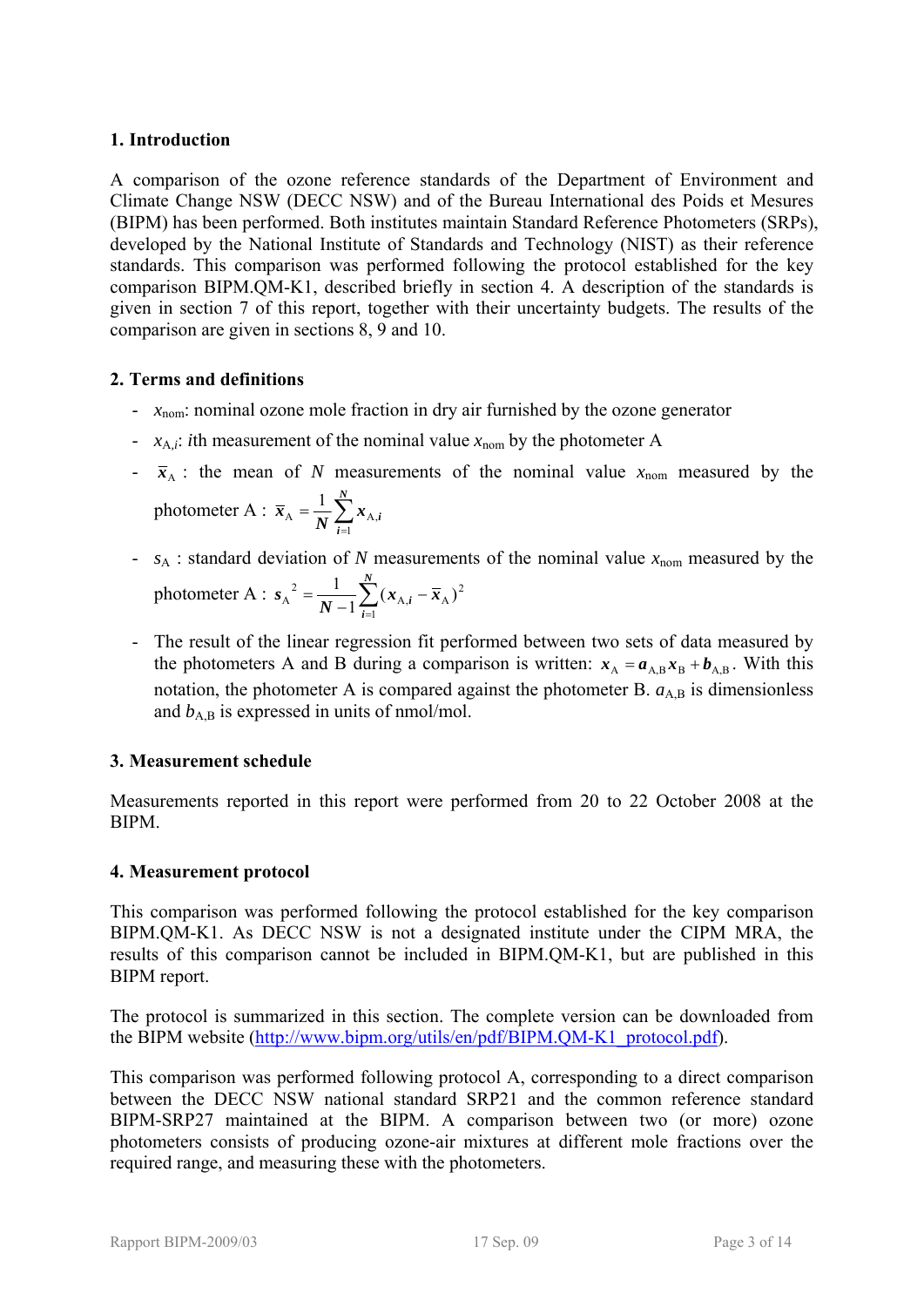#### 4.1. Ozone generation

The same source of purified air is used for all the ozone photometers being compared. This air is used to provide reference air as well as the ozone-air mixture to each ozone photometer. Ambient air is used as the source for reference air. The air is compressed with an oil-free compressor, dried and scrubbed with a commercial purification system so that the mole fraction of ozone and nitrogen oxides remaining in the air is below detectable limits. The relative humidity of the reference air is monitored and the mole fraction of water in air typically found to be less than 3 μmol/mol. The mole fraction of volatile organic hydrocarbons in the reference air was measured (November 2002), with no mole fraction of any detected component exceeding 1 nmol/mol.

A common dual external manifold in Pyrex is used to furnish the necessary flows of reference air and ozone-air mixtures to the ozone photometers. The two columns of this manifold are vented to atmospheric pressure.

#### 4.2. Comparison procedure

Prior to the comparison, all the instruments were switched on and allowed to stabilize for at least 8 hours. The pressure and temperature measurement systems of the instruments were checked at this time. If any adjustments were required, these were noted. For this comparison, no adjustments were necessary.

One comparison run includes 10 different mole fractions distributed over the range, together with the measurement of reference air at the beginning and end of each run. The nominal mole fractions were measured in a sequence imposed by the protocol (0, 220, 80, 420, 120, 320, 30, 370, 170, 500, 270, and 0) nmol/mol. Each of these points is an average of 10 single measurements.

For each nominal value of the ozone mole fraction  $x_{nom}$  furnished by the ozone generator, the standard deviation  $S_{SRP27}$  of the set of 10 consecutive measurements  $X_{SRP27}$  recorded by BIPM-SRP27 was calculated. The measurement results were considered valid if  $s_{SRP27}$  was less than 1 nmol/mol, which ensures that the photometers were measuring a stable ozone concentration. If not, another series of 10 consecutive measurements was performed.

#### 4.3. Comparison repeatability

The comparison procedure was repeated continuously to evaluate its repeatability. The participant and the BIPM decided when both instruments were stable enough to start recording a set of measurement results to be considered as the official comparison results.

#### 4.4. SRP27 stability check

A second ozone reference standard, BIPM-SRP28, was included in the comparison to verify its agreement with BIPM-SRP27 and thus follow its stability over the period of the ongoing key comparison.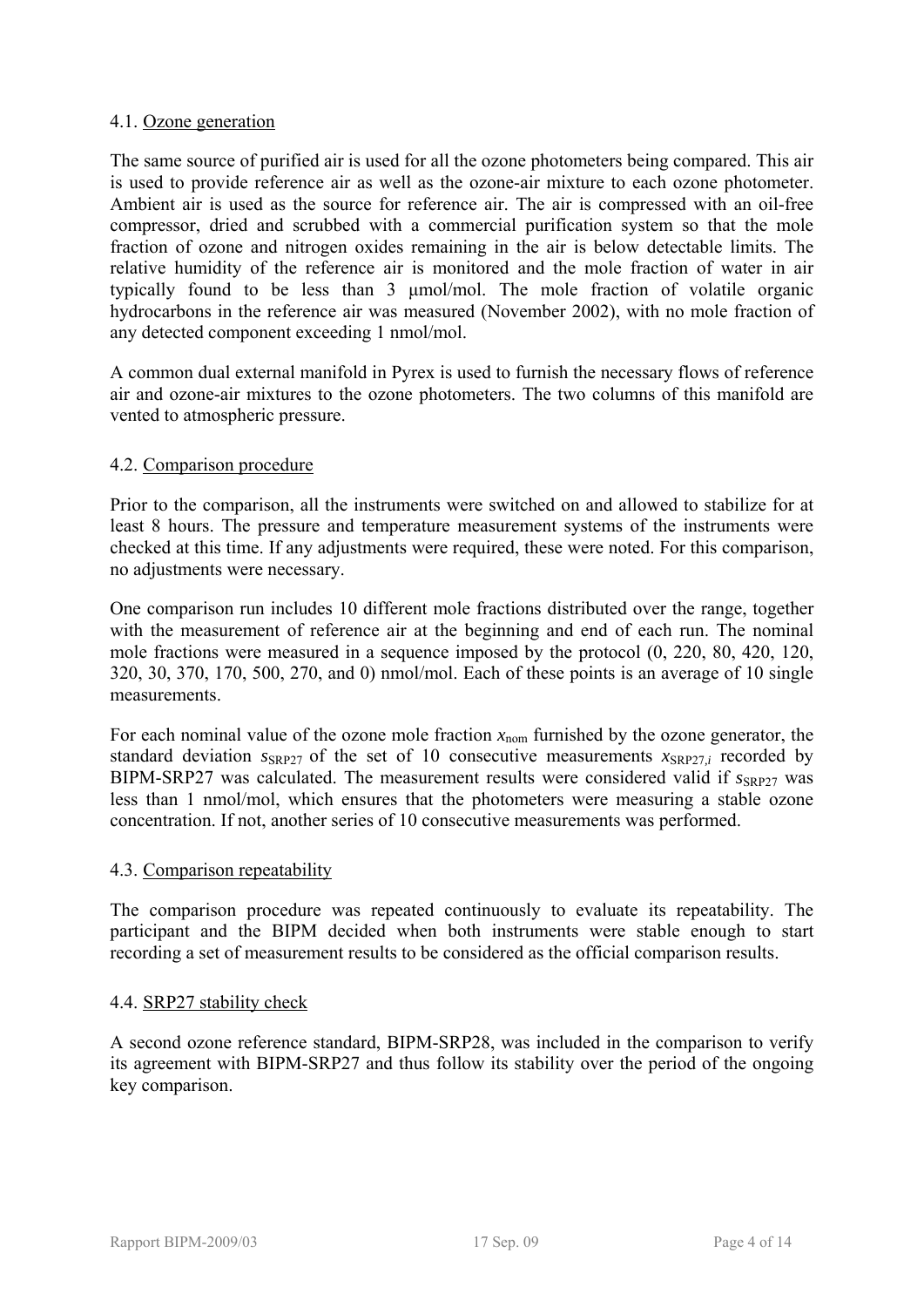#### <span id="page-4-0"></span>**5. Reporting measurement results**

<span id="page-4-3"></span>The participant and the BIPM staff reported the measurement results in the result form BIPM.QM-K1-R1 provided by the BIPM and available on the BIPM website. It includes details on the comparison conditions, measurement results and associated uncertainties, as well as the standard deviation for each series of 10 ozone mole fractions measured by the participant standard and the common reference standard. The completed form BIPM.QM-K1- R1-DECC-08 is given in the annex.

### <span id="page-4-4"></span><span id="page-4-1"></span>**6. Post-comparison calculation**

All calculations were performed by the BIPM using the form [BIPM.QM-K1-R1.](#page-4-3) It includes the difference from the reference value at two nominal ozone mole fractions, which for the key comparison BIPM.QM-K1 are considered as degrees of equivalence. For information, the difference from the reference value at all nominal ozone mole fractions are reported in the same form, as well as the linear relationship between the participant standard and the common reference standard.

#### <span id="page-4-2"></span>**7. Measurement standards**

The instruments maintained by the BIPM and the [DECC NSW](#page-2-0) are Standard Reference Photometers (SRP) built by the NIST. More details on the instrument's operating principle and its capabilities can be found in [1]. The following section describes the measurement principle and the uncertainty budgets.

#### 7.1. Measurement equation of a NIST SRP

The measurement of ozone mole fraction by an SRP is based on the absorption of radiation at 253.7 nm by ozonized air in the gas cells of the instrument. One particularity of the instrument design is the use of two gas cells to overcome the instability of the light source. The measurement equation is derived from the Beer-Lambert and ideal gas laws. The concentration (*C*) of ozone is calculated from:

$$
C = \frac{-1}{2\alpha L_{opt}} \frac{T}{T_{\text{std}}} \frac{P_{\text{std}}}{P} \ln(D) \tag{1}
$$

where

 $\alpha$  is the absorption cross-section of ozone at 253.7 nm under standard conditions of temperature and pressure. The value used is:  $1.1476 \times 10^{-17}$  cm<sup>2</sup>/molecule [2].

- $L_{\text{opt}}$  is the optical path length of one of the cells,
- *T* is the measured temperature of the cells,
- $T_{std}$  is the standard temperature (273.15 K),
- *P* is the measured pressure of the cells,
- $P_{\text{std}}$  is the standard pressure (101.325 kPa),
- *D* is the product of transmittances of two cells, with the transmittance (*T*) of one cell defined as

$$
T = \frac{I_{\text{ozone}}}{I_{\text{air}}} \tag{2}
$$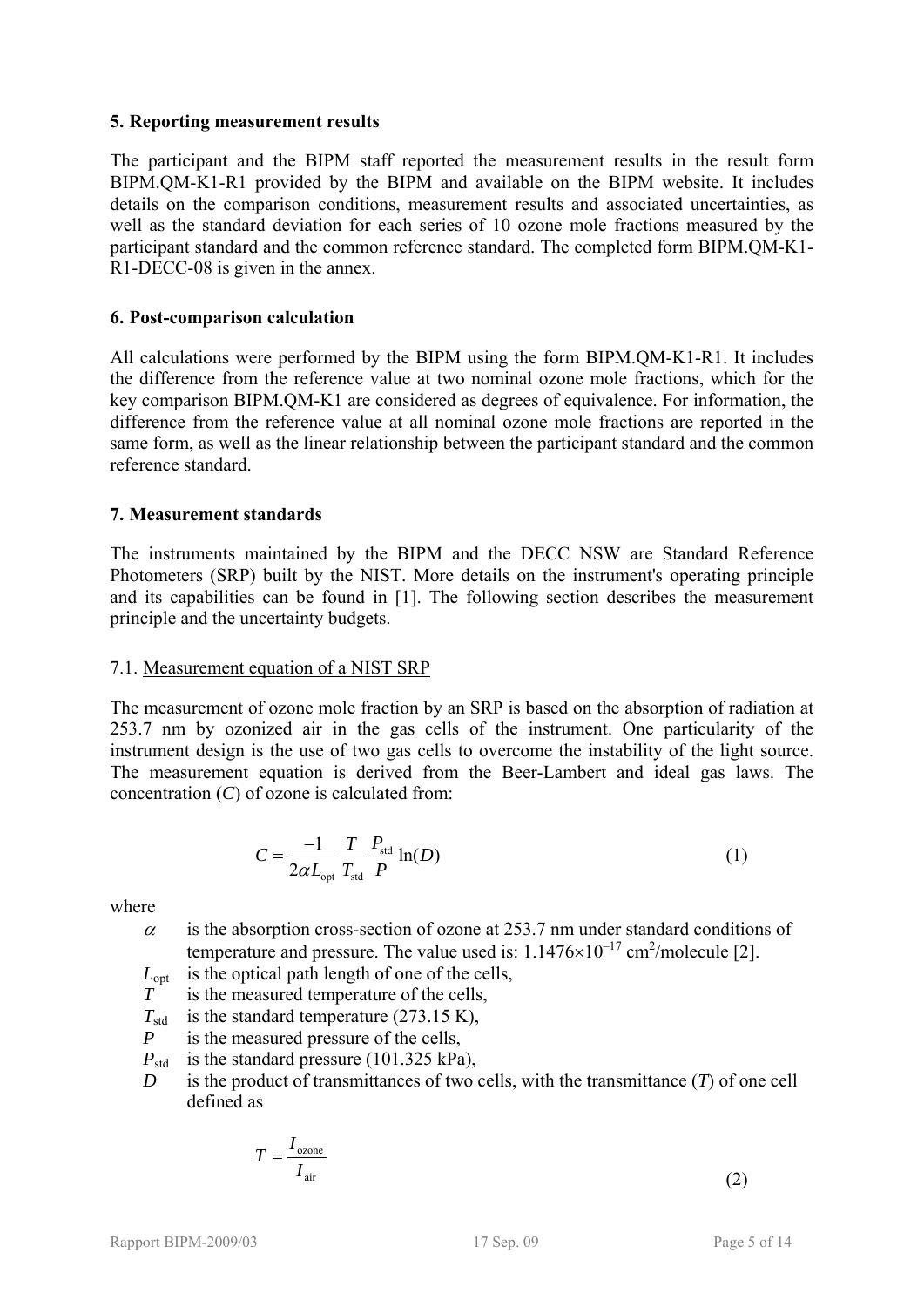where

- *I*ozone is the UV radiation intensity measured from the cell when containing ozonized air,
- *I*<sub>air</sub> is the UV radiation intensity measured from the cell when containing pure air (also called reference or zero air).

Using the ideal gas law equation (1) can be recast in order to express the measurement results as a mole fraction (*x*) of ozone in air:

$$
x = \frac{-1}{2\sigma L_{\text{opt}}} \frac{T}{P} \frac{R}{N_A} \ln(D) \tag{3}
$$

where

 $N_A$  is the Avogadro constant, 6.022142  $\times$  10<sup>23</sup> mol<sup>-1</sup>, and

*R* is the gas constant, 8.314472 J mol<sup>-1</sup> K<sup>-1</sup>.

## 7.2. Absorption cross section for ozone

The absorption cross section used within the SRP software algorithm is  $308.32 \text{ atm}^{-1} \text{cm}^{-1}$ . This corresponds to a value of  $1.1476\times10^{-17}$  cm<sup>2</sup>/molecule, rather than the more often quoted  $1.147\times10^{-17}$  cm<sup>2</sup>/molecule. In the comparison of two SRP instruments, the absorption cross section can be considered to have a conventional value and its uncertainty can be set to zero. However, in the comparison of different methods or when considering the complete uncertainty budget of the method, the uncertainty of the absorption cross section should be taken into account. In a recent publication [3] a consensus value of 2.12 % at a 95 % level of confidence for the uncertainty of the absorption cross section has been proposed by the BIPM and the NIST.

## 7.3. Current state of the BIPM SRPs

Compared to the original design described in , SRP27 and SRP28 have been modified to deal with two biases revealed by the study conducted by the BIPM and the NIST [3]:

- The SRPs are equipped with a thermo-electric cooling device to remove excess heat from the lamp housing and prevent heating of the cells. Together with a regular calibration of their temperature probe, this ensures the removal of the bias on the temperature measurement of the gas cell.
- In SRP27 and SRP28 the optical path length is now calculated as being 1.005 times the total length of the two cells within each instrument. Together with an increased uncertainty, this takes into account the bias on the optical path length.

## 7.4. Uncertainty budget of the common reference BIPM-SRP27

The uncertainty budget for the ozone mole fraction in dry air *x* measured by the instruments BIPM-SRP27 and BIPM-SRP28 in the nominal range 0 nmol/mol to 500 nmol/mol is given in [Table 1](#page-6-0).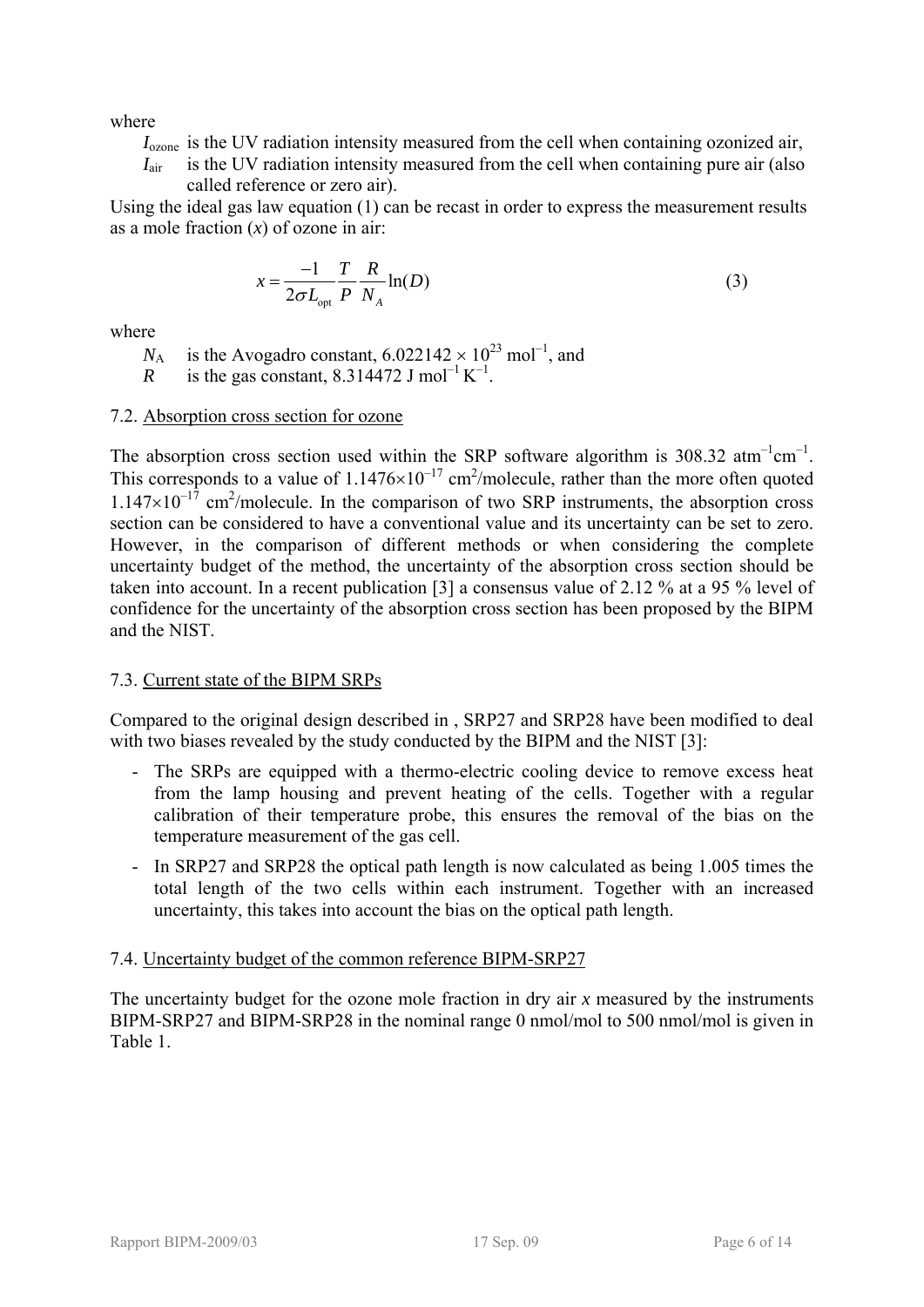<span id="page-6-0"></span>

|                                             |                             | Uncertainty $u(y)$  |                                                   | <b>Sensitivity</b>                                | Contribution                                         |                                             |
|---------------------------------------------|-----------------------------|---------------------|---------------------------------------------------|---------------------------------------------------|------------------------------------------------------|---------------------------------------------|
| Component $(y)$                             | <b>Source</b>               | <b>Distribution</b> | <b>Standard</b><br>uncertainty                    | Combined<br>standard<br>uncertainty<br>u(y)       | coefficient<br>$c_i = \frac{\partial x}{\partial y}$ | to $u(x)$<br>$ c_i  \cdot u(y)$<br>nmol/mol |
|                                             | Measurement<br>Scale        | Rectangular         | $0.0006$ cm                                       |                                                   |                                                      |                                             |
| <b>Optical Path</b>                         | Repeatability               | Normal              | $0.01$ cm                                         | $0.52$ cm                                         | $\frac{x}{x}$                                        | $2.89\times10^{-3}x$                        |
| $L_{\rm opt}$                               | Correction<br>factor        | Rect                | $0.52$ cm                                         |                                                   | $L_{\text{opt}}$                                     |                                             |
| Pressure P                                  | Pressure gauge              | Rectangular         | 0.029 kPa                                         |                                                   | $\mathcal{X}$                                        |                                             |
|                                             | Difference<br>between cells | Rectangular         | $0.017$ kPa                                       | 0.034 kPa                                         | $\boldsymbol{P}$                                     | $3.37\times10^{-4}x$                        |
| Temperature T                               | Temperature<br>probe        | Rectangular         | 0.03 K                                            | 0.07K                                             | $rac{x}{T}$                                          | $2.29\times10^{-4}x$                        |
|                                             | Temperature<br>gradient     | Rectangular         | 0.058K                                            |                                                   |                                                      |                                             |
| Ratio of<br>intensities $D$                 | Scaler<br>resolution        | Rectangular         | $8\times10^{-6}$                                  | $1.4 \times 10^{-5}$                              | $\mathcal{X}$                                        | 0.28                                        |
|                                             | Repeatability               | Triangular          | $1.1 \times 10^{-5}$                              |                                                   | $D\ln(D)$                                            |                                             |
| <b>Absorption</b><br>Cross section $\alpha$ | Hearn value                 |                     | $1.22\times10^{-19}$<br>cm <sup>2</sup> /molecule | $1.22\times10^{-19}$<br>cm <sup>2</sup> /molecule | $\boldsymbol{x}$<br>$\alpha$                         | $1.06\times10^{-2}x$                        |

*Table 1: Uncertainty budget for the SRPs maintained by the BIPM* 

Following this budget, as explained in the protocol of the comparison, the standard uncertainty associated with the ozone mole fraction measurement with the BIPM SRPs can be expressed as a numerical equation (numerical values expressed as nmol/mol):

$$
u(x) = \sqrt{(0.28)^2 + (2.92 \cdot 10^{-3} x)^2}
$$
 (4)

#### 7.5. Covariance terms for the common reference BIPM-SRP27

As explained in section [10,](#page-10-0) correlations between the results of two measurements performed at two different ozone mole fractions with BIPM-SRP27 were taken into account in the software OzonE. More details on the covariance expression can be found in the protocol. The following expression was applied:

$$
u(x_i, x_j) = x_i \times x_j \times u_b^2 \tag{5}
$$

where:

$$
u_{\rm b}^2 = \frac{u^2(T)}{T^2} + \frac{u^2(P)}{P^2} + \frac{u^2(L_{\rm opt})}{L_{\rm opt}^2}
$$
 (6)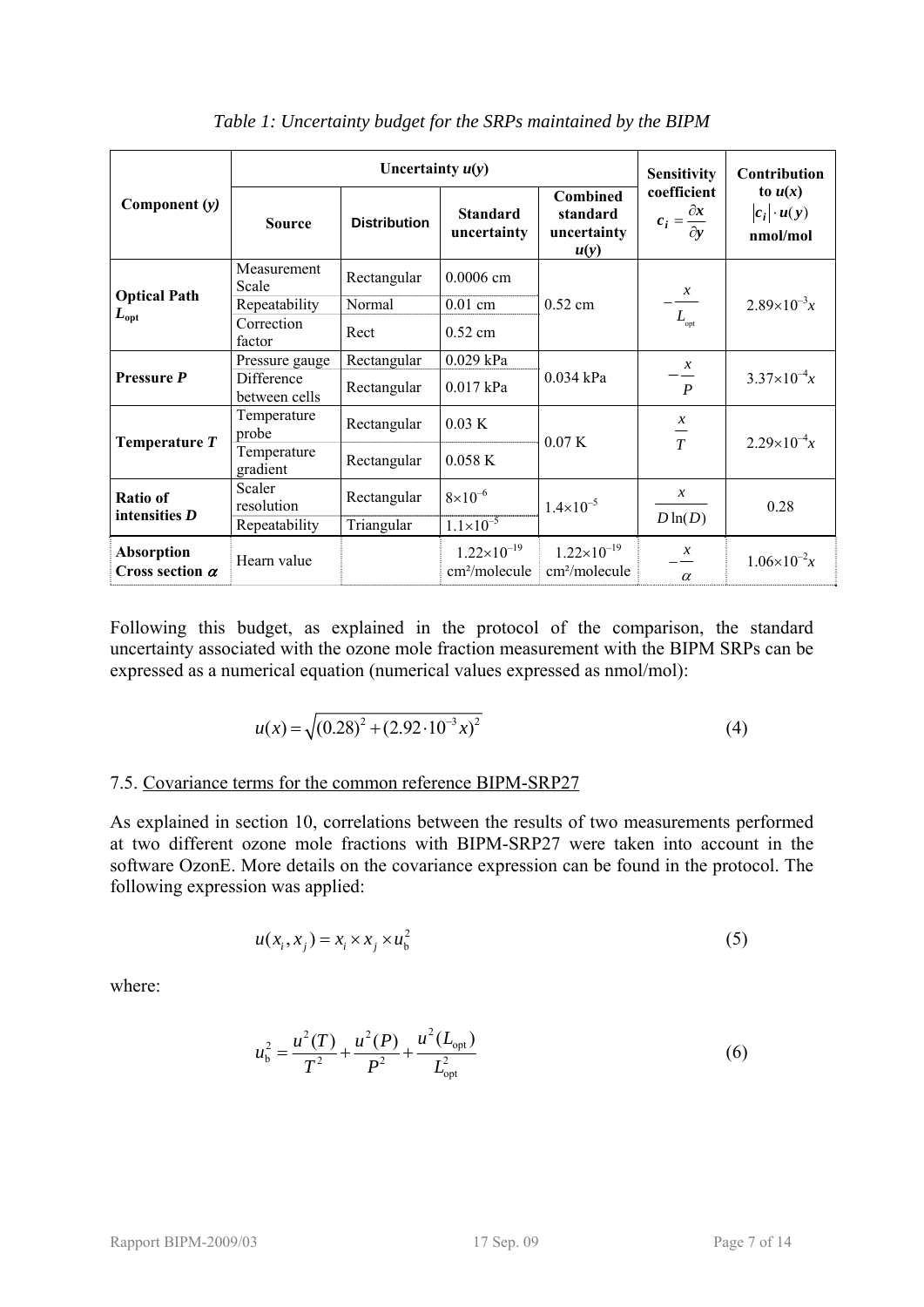The value of  $u_b$  is given by the expression of the measurement uncertainty:  $u_b = 2.92 \times 10^{-3}$  or  $u_{\rm b}^2$  = 8.5×10<sup>-6</sup>.

### 7.6. Current state of the [SRP21](#page-2-5)

Compared to the original design, the [DECC NSW](#page-2-0) [SRP21](#page-2-5) has been modified to deal with the two biases revealed in [3]. In August 2006, an "SRP upgrade kit" was installed by NIST at the [DECC NSW](#page-2-0) laboratories. The kit consists of two parts:

- A new source block was designed to minimize the gas temperature evaluation bias by better thermally insulating the UV source lamp (heated at a temperature of about 60 °C) from the rest of the optical bench, thus avoiding the temperature gradient observed in the SRP when the original source block is used.
- A new set of absorption cells was installed. The new cells are quartz tubes closed at both ends by optically sealed quartz windows. These windows are tilted by 3° with respect to the vertical plane to avoid multiple reflections along the light path.

#### 7.7. Uncertainty budget of the [SRP21](#page-2-5)

The uncertainty budget for the ozone mole fraction in dry air *x* measured by the [DECC NSW](#page-2-0) standard [SRP21](#page-2-5) in the nominal range 0 nmol/mol to 500 nmol/mol is given in [Table 2.](#page-8-2)

Following this budget, the standard uncertainty associated with the ozone mole fraction measurement with the [SRP21](#page-2-5) can be expressed as a numerical equation (numerical values expressed as nmol/mol):

$$
u(x) = \sqrt{(0.51)^2 + 9.31 \cdot 10^{-6} x^2}
$$
 (7)

No covariance term for the [SRP21](#page-2-5) was included in the calculations.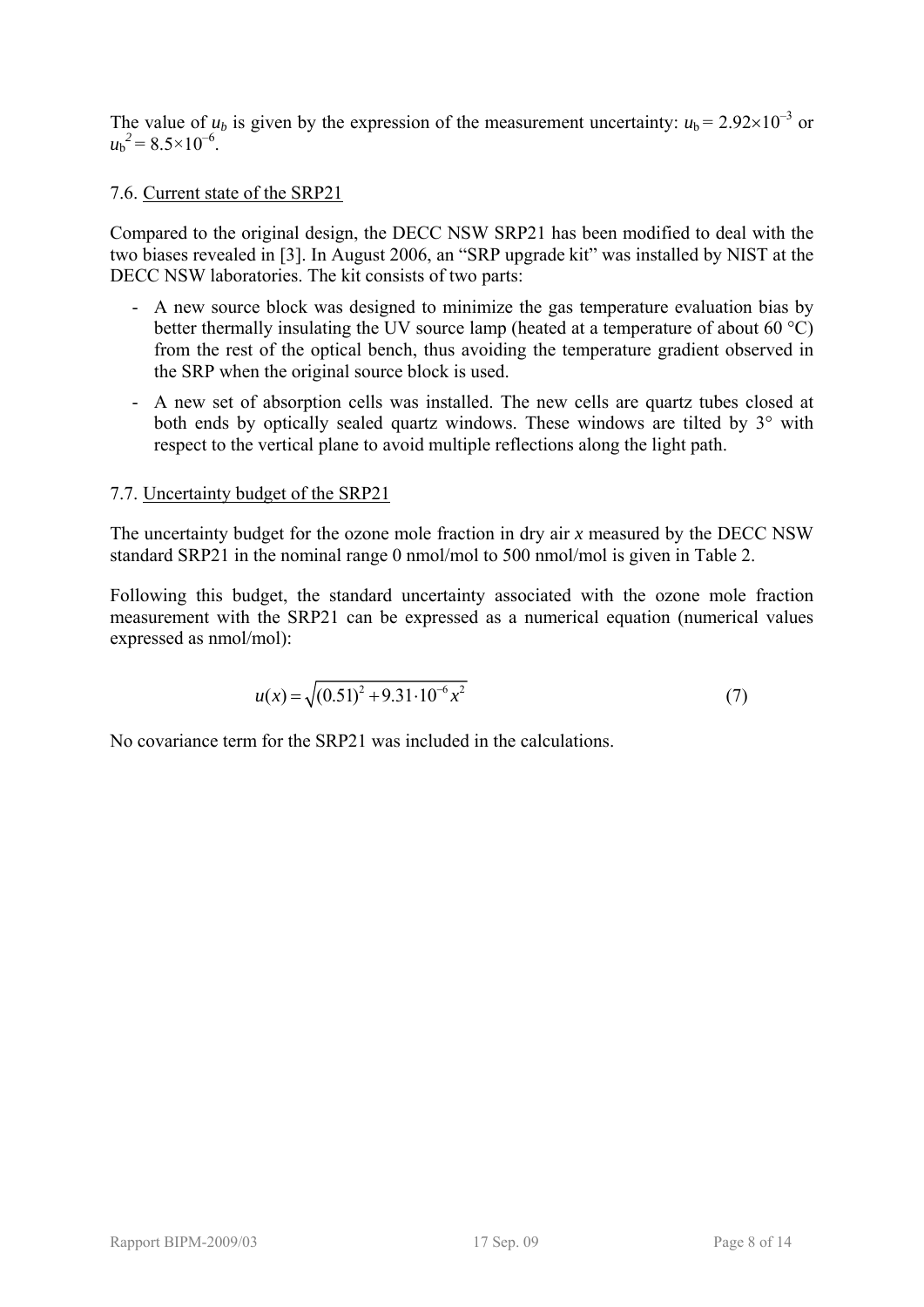<span id="page-8-2"></span>

| Component                                   | Value            | <b>Source</b>          | <b>Distri</b><br>bution | <b>Standard</b><br>Uncertainty | <b>Combined</b><br><b>Standard</b><br>Uncertainty | <b>Sensibility</b><br>Coefficient | Contribution<br>to $u(x)$ |  |
|---------------------------------------------|------------------|------------------------|-------------------------|--------------------------------|---------------------------------------------------|-----------------------------------|---------------------------|--|
| <b>Optical Path</b><br>(L)                  | 89.92 cm         | Measurement            | Rect                    | 0.520<br>cm                    | 0.520<br>cm                                       | $\frac{x}{-}$<br>L                | 0.289 %                   |  |
| Pressure $(P)$                              | 101.325 kPa      | Gauge                  | Rect                    | $0.077$ kPa                    | 0.086<br>kPa                                      | $\frac{-x}{P}$                    | $0.085\%$                 |  |
|                                             |                  | Difference             | Rect                    | 0.038 kPa                      |                                                   |                                   |                           |  |
| Temperature                                 | 273.15 °K        | Probe                  | Rect                    | 0.115 K                        | 0.129 K                                           | $\frac{x}{T}$                     | $0.047\%$                 |  |
| (T)                                         |                  | Gradient               | Rect                    | 0.058 K                        |                                                   |                                   |                           |  |
| <b>Repeatability</b>                        |                  | Repeat<br>Measurements | Rect                    | 0.095 ppb                      | 0.095<br>ppb                                      | 1                                 | 0.095 ppb                 |  |
| <b>Resolution</b>                           |                  |                        | Rect                    | 0.500 ppb                      | 0.500<br>ppb                                      | 1                                 | 0.500 ppb                 |  |
| Absorption<br><b>Cross</b><br>Section $(a)$ | 308.32 $cm^{-1}$ | Conventional<br>Value  | Rect                    |                                | $1.732$ cm <sup>-1</sup> $1.732$ cm <sup>-1</sup> | $\frac{x}{-}$<br>$\alpha$         | $0.562\%$                 |  |

*Table 2: Uncertainty budget for the [SRP21](#page-2-5)* 

#### <span id="page-8-0"></span>**8. Measurement results and uncertainties**

Details of the measurement results, the measurement uncertainties and the standard deviations at each nominal ozone mole fraction can be found in the form [BIPM.QM-K1-R1-DECC-08](#page-4-4) given in the appendix.

## <span id="page-8-1"></span>**9. Differences from the reference values**

As for the key comparison BIPM.QM-K1, differences from the reference values were calculated at the twelve nominal ozone mole fractions measured, but are only displayed in this report at two particular values: 80 nmol/mol and 420 nmol/mol. These values correspond to points 3 and 4 recorded in each comparison. As an ozone generator has limited reproducibility, the ozone mole fractions measured by the ozone standards can differ from the nominal values. However, as stated in the protocol, the value measured by the common reference SRP27 was expected to be within  $\pm 15$  nmol/mol of the nominal value. Hence, it is meaningful to compare the degree of equivalence calculated for all the participants at the same nominal value.

## 9.1. Definition

The difference from the reference value of the participant *i* at a nominal value  $x_{\text{nom}}$  is defined as:

$$
D_i = x_i - x_{SRP27}
$$
 (8)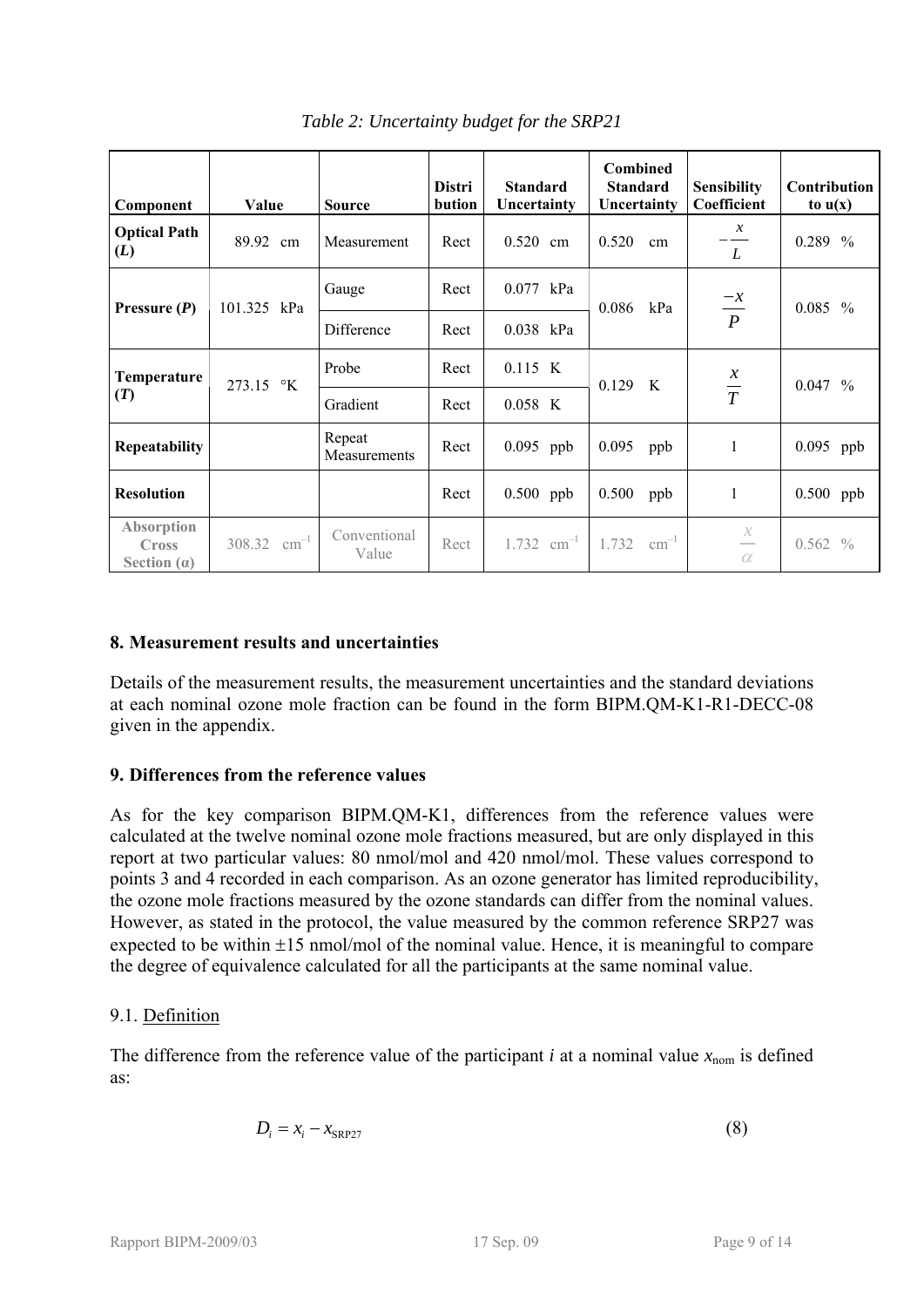where  $x_i$  and  $x_{SRP27}$  are the measurement result of the participant *i* and of SRP27 at the nominal value  $x_{\text{nom}}$ .

Its associated standard uncertainty is:

$$
u(D_i) = \sqrt{u_i^2 + u_{SRP27}^2}
$$
 (9)

where  $u_i$  and  $u_{SRP27}$  are the measurement uncertainties of the participant *i* and of SRP27 respectively.

#### 9.2. Values

The differences from the reference values and their uncertainties calculated in the form [BIPM.QM-K1-R1-DECC-08](#page-4-4) are reported in table [Table 3](#page-9-0) below. Corresponding graphs of equivalence are displayed in [Figure 1.](#page-10-1) The expanded uncertainties are calculated with a coverage factor  $k = 2$ .

*Table 3 : Differences from the reference values of the [DECC NSW](#page-2-0) at the nominal ozone mole fractions 80 nmol/mol and 420 nmol/mol* 

<span id="page-9-0"></span>

| Nom value | $x_i$ / | $u_i/$ | $x_{\text{SRP27}}$ / | $u_{\rm SRP27}$ / | $D_i/$                                                                                                                                                                               | $u(D_i)$ | $U(D_i)$ / |
|-----------|---------|--------|----------------------|-------------------|--------------------------------------------------------------------------------------------------------------------------------------------------------------------------------------|----------|------------|
|           |         |        |                      |                   | $(\text{nmol/mol}) \mid (\text{nmol/mol}) \mid (\text{nmol/mol}) \mid (\text{nmol/mol}) \mid (\text{nmol/mol}) \mid (\text{nmol/mol}) \mid (\text{nmol/mol}) \mid (\text{nmol/mol})$ |          |            |
| 80        | 79.38   | 0.56   | 79.74                | 0.36              | $-0.36$                                                                                                                                                                              | 0.67     | .34        |
| 420       | 417.66  | 1.37   | 419.25               | 1.26              | $-1.60$                                                                                                                                                                              | 1.86     | 3.72       |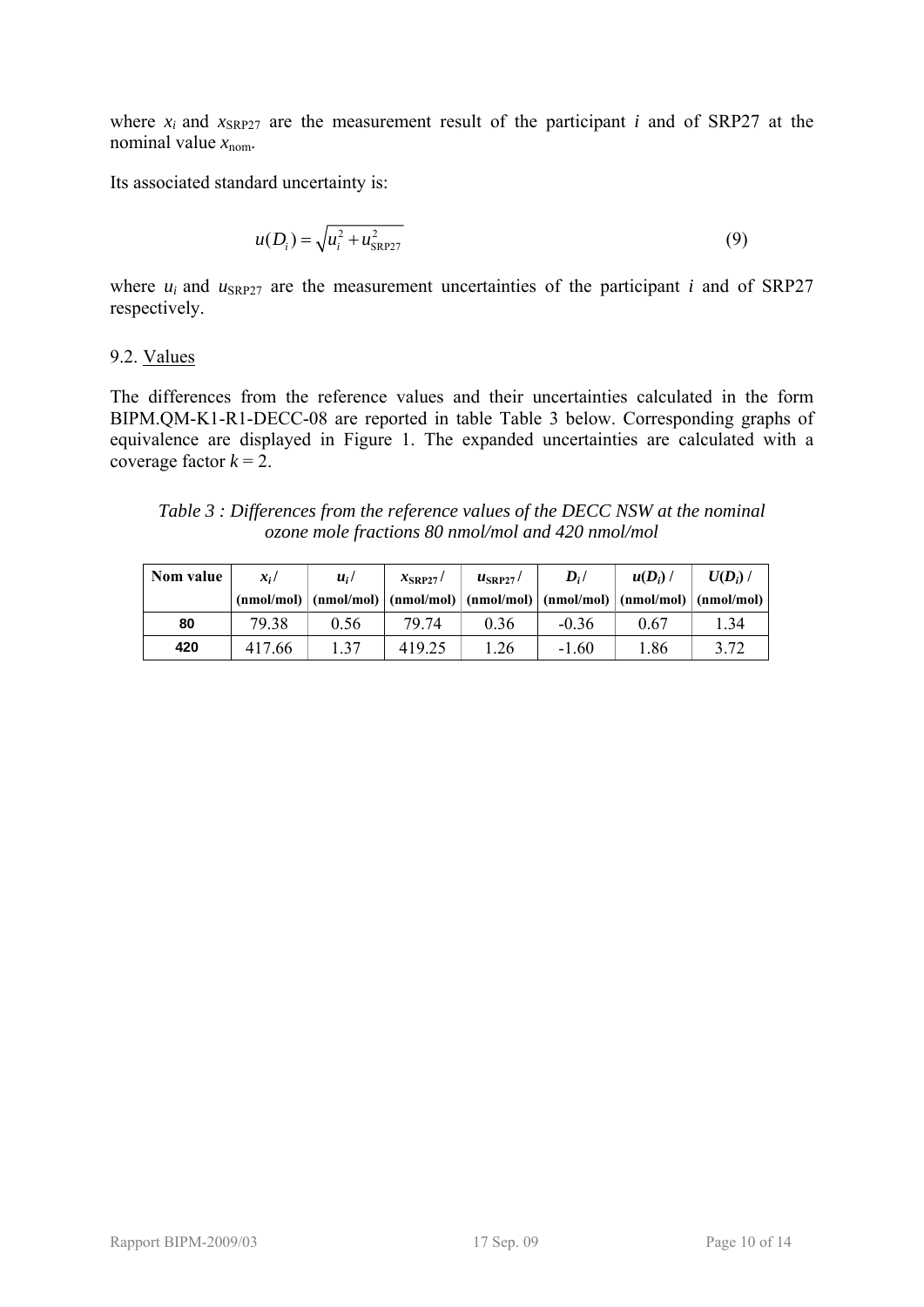

<span id="page-10-1"></span>*Figure 1: Graphs of equivalence of the [DECC NSW](#page-2-0) at the two nominal ozone mole fractions 80 nmol/mol and 420 nmol/mol* 

The differences between the [DECC NSW](#page-2-0) standard and the common reference standard BIPM SRP27 indicate agreement between both standards.

## <span id="page-10-0"></span>**10. Analysis of the measurement results by generalized least-square regression**

The relationship between two ozone photometers was also evaluated with a generalized leastsquare regression fit performed on the two sets of measured ozone mole fractions, taking into account standard measurement uncertainties. To this end, a software called OzonE was used. This software, which is documented in a publication [4], is an extension of the previously used software B Least recommended by the ISO standard 6143:2001 [5]. It includes the possibility to take into account correlations between measurements performed with the same instrument at different ozone mole fractions.

In a direct comparison, a linear relationship between the ozone mole fractions measured by SRP<sub>n</sub> and SRP<sub>27</sub> is obtained:

$$
x_{\text{SRP}n} = a_0 + a_1 x_{\text{SRP}27} \tag{10}
$$

The associated uncertainties on the slope  $u(a_1)$  and the intercept  $u(a_0)$  are given by OzonE, as well as the covariance between them and the usual statistical parameters to validate the fitting function.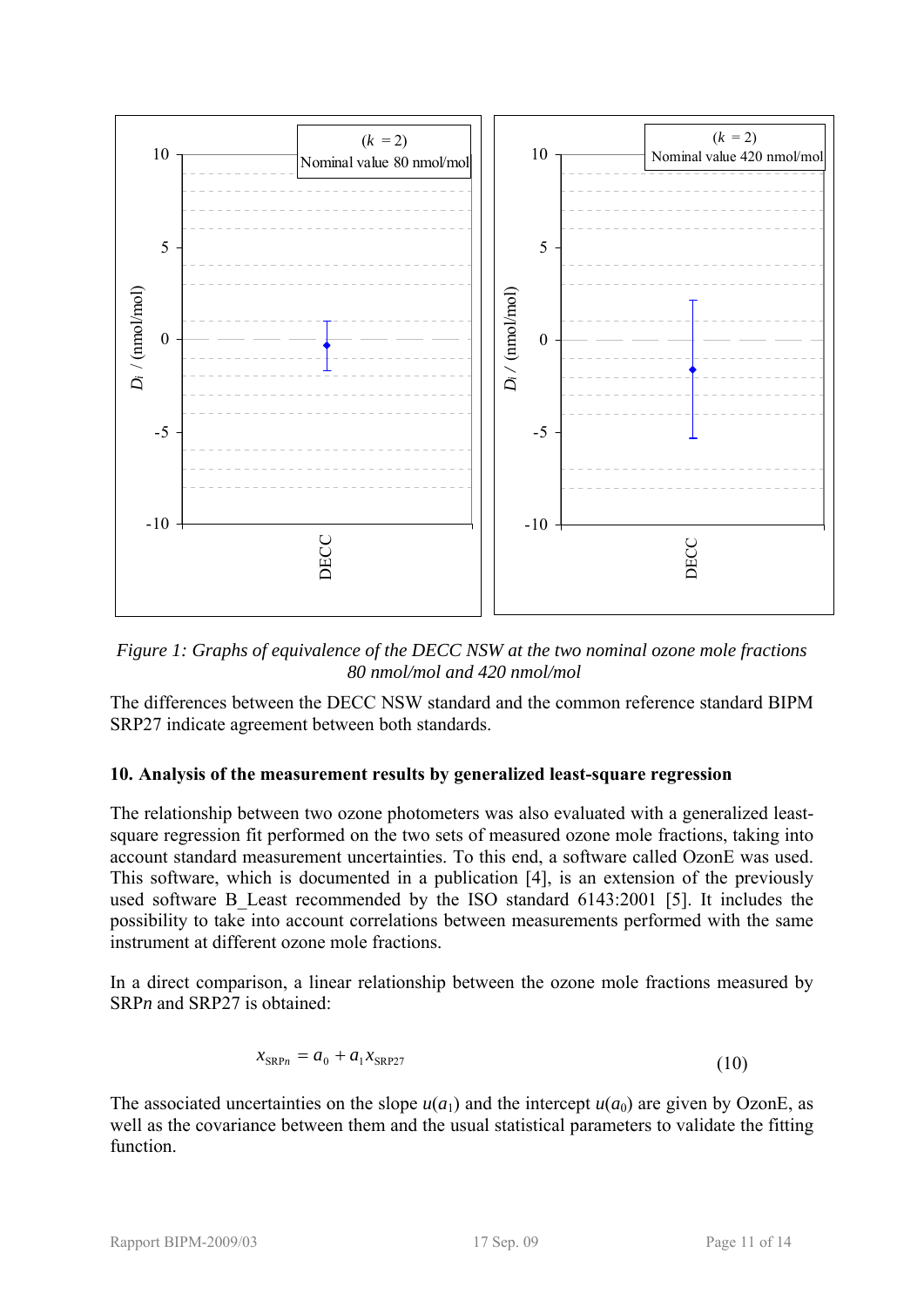#### 10.1. Least-square regression results

The relationship between [SRP21](#page-2-5) and SRP27 is:

$$
x_{SRP21} = 0.03 + 0.9960 \cdot x_{SRP27} \tag{11}
$$

The standard uncertainties on the parameters of the regression are  $u(a_1) = 0.0034$  for the slope and  $u(a_0) = 0.30$  nmol/mol for the intercept. The covariance between the two parameters is  $cov(a_0, a_1) = -3.65 \times 10^{-4}$  nmol/mol.

The least-square regression statistical parameters confirm the appropriate choice of a linear relation, with a sum of the squared deviations (SSD) of 0.27 and a goodness of fit (GoF) equals to 0.33.

To asses the agreement of the standards from equation 10, the difference between the calculated slope value and unity, and the intercept value and zero, together with their measurement uncertainties need to be considered. In the comparison, the value of the intercept is consistent with an intercept of zero, considering the uncertainty in the value of this parameter; i.e  $|a_0| < 2u(a_0)$ , and the value of the slope is consistent with a slope of 1; i.e.  $|1 - a_1| < 2 u(a_1)$ .

#### <span id="page-11-0"></span>**11. Stability of the reference standard BIPM-SRP27**

Results of previous comparison performed between BIPM-SRP27 and BIPM-SRP28 during the course of the key comparison BIPM.QM-K1 are displayed in [Figure 2.](#page-12-2) The slopes  $a_1$  of the linear relation  $x_{SRPn} = a_0 + a_1 x_{SRP27}$  are represented together with their associated uncertainties calculated at the time of each comparison. [Figure 2](#page-12-2) demonstrates that the stability of both instruments was maintained during the entire comparison exercise, with no more than 0.1% of variation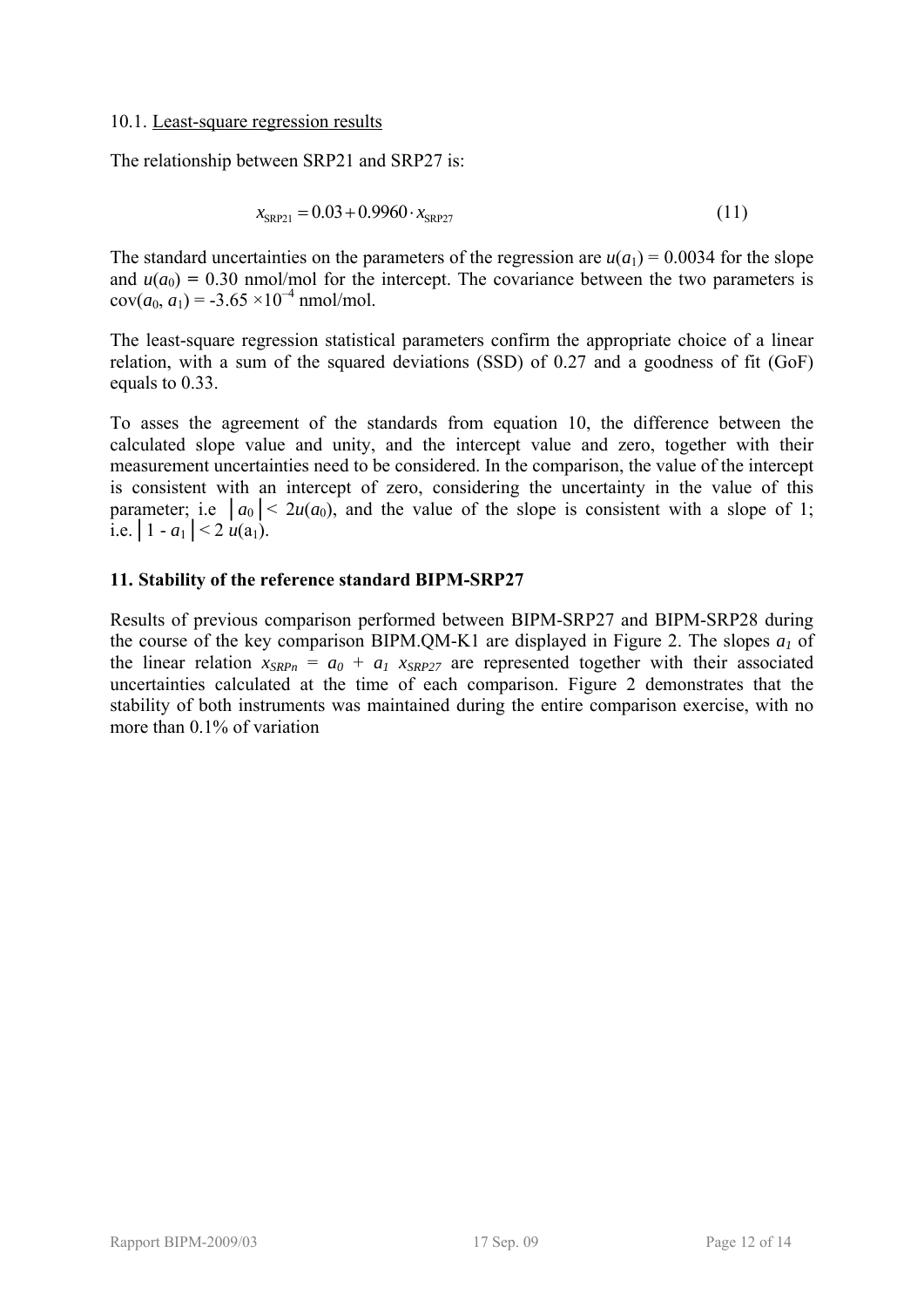

<span id="page-12-2"></span>*Figure 2 : Results of the comparisons between SRP27 and SRP28 performed at the BIPM during the course of the key comparison BIPM.QM-K1. Uncertainties are calculated at k=2, with the uncertainty budget in use at the time of each comparison.* 

## <span id="page-12-0"></span>**12. Conclusion**

A comparison has been performed between the ozone reference standards of the [DECC NSW](#page-2-0) and of the BIPM. The instruments have been compared over a nominal ozone mole fraction range of 0 nmol/mol to 500 nmol/mol. Following the study of biases in SRP measurement results conducted by NIST and BIPM in 2006, both instruments were upgraded before this comparison. Results of this comparison indicated good agreement between both standards.

## <span id="page-12-1"></span>**13. References**

- [1] Paur R J, Bass A M, Norris J E and Buckley T J 2003 Standard Reference Photometer for the Assay of Ozone in calibration Atmospheres *NISTIR* **6963** (NIST)
- [2] ISO 13964 : 1996 Ambient air Determination of ozone Ultraviolet photometric method (International Organization for Standardization)
- [3] Viallon J, Moussay P, Norris J E, Guenther F R and Wielgosz R I 2006 A study of systematic biases and measurement uncertainties in ozone mole fraction measurements with the NIST Standard Reference Photometer *Metrologia* **43** 441-450
- [4] Bremser W, Viallon J and Wielgosz R I 2007 Influence of correlation on the assessment of measurement result compatibility over a dynamic range *Metrologia* **44** 495-504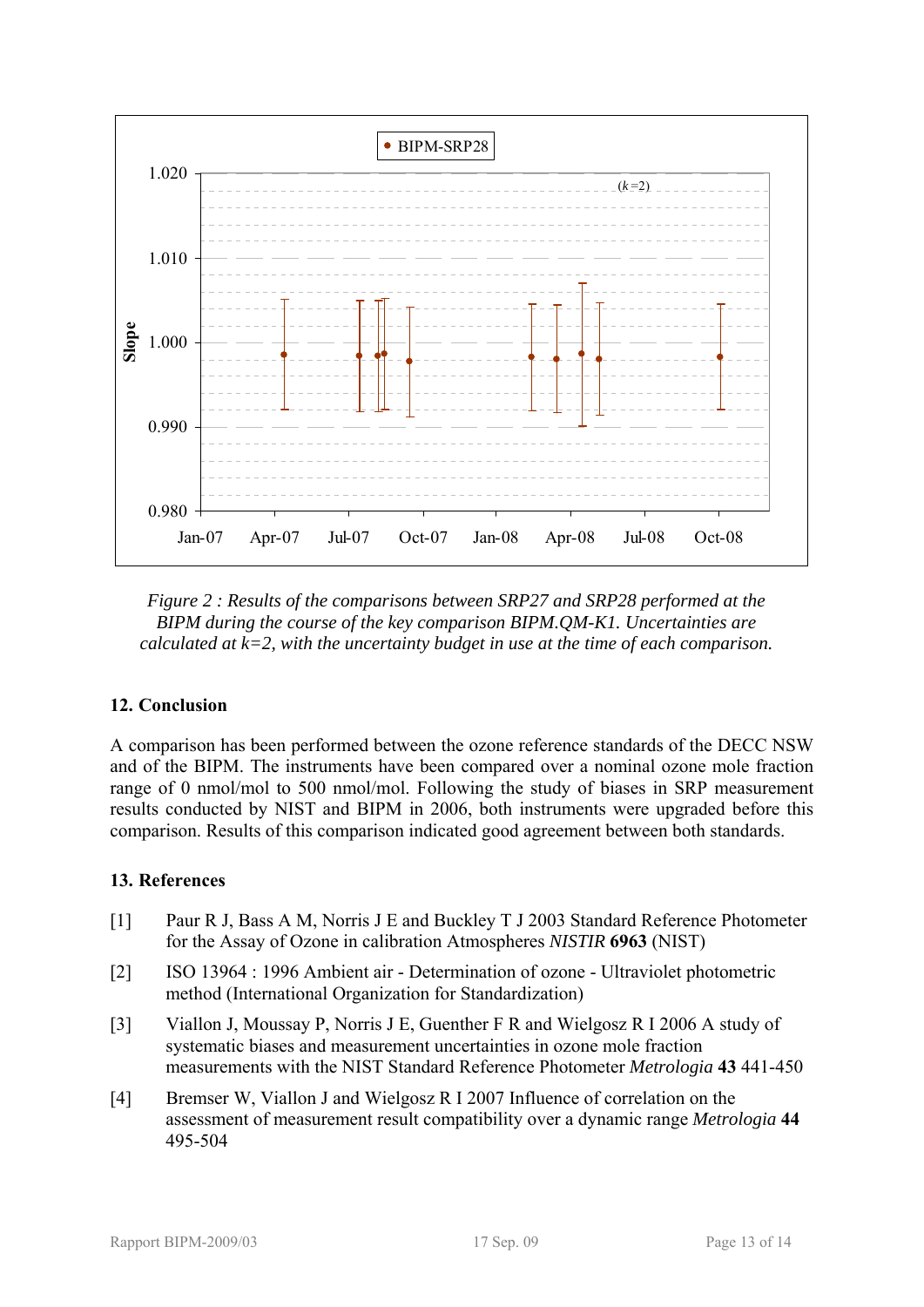[5] ISO 6143.2 : 2001 Gas analysis - Determination of the composition of calibration gas mixtures - Comparison methods (International Organization for Standardization)

## <span id="page-13-0"></span>**Appendix 1 - Form [BIPM.QM-K1-R1-DECC-08](#page-4-4)**

See next pages.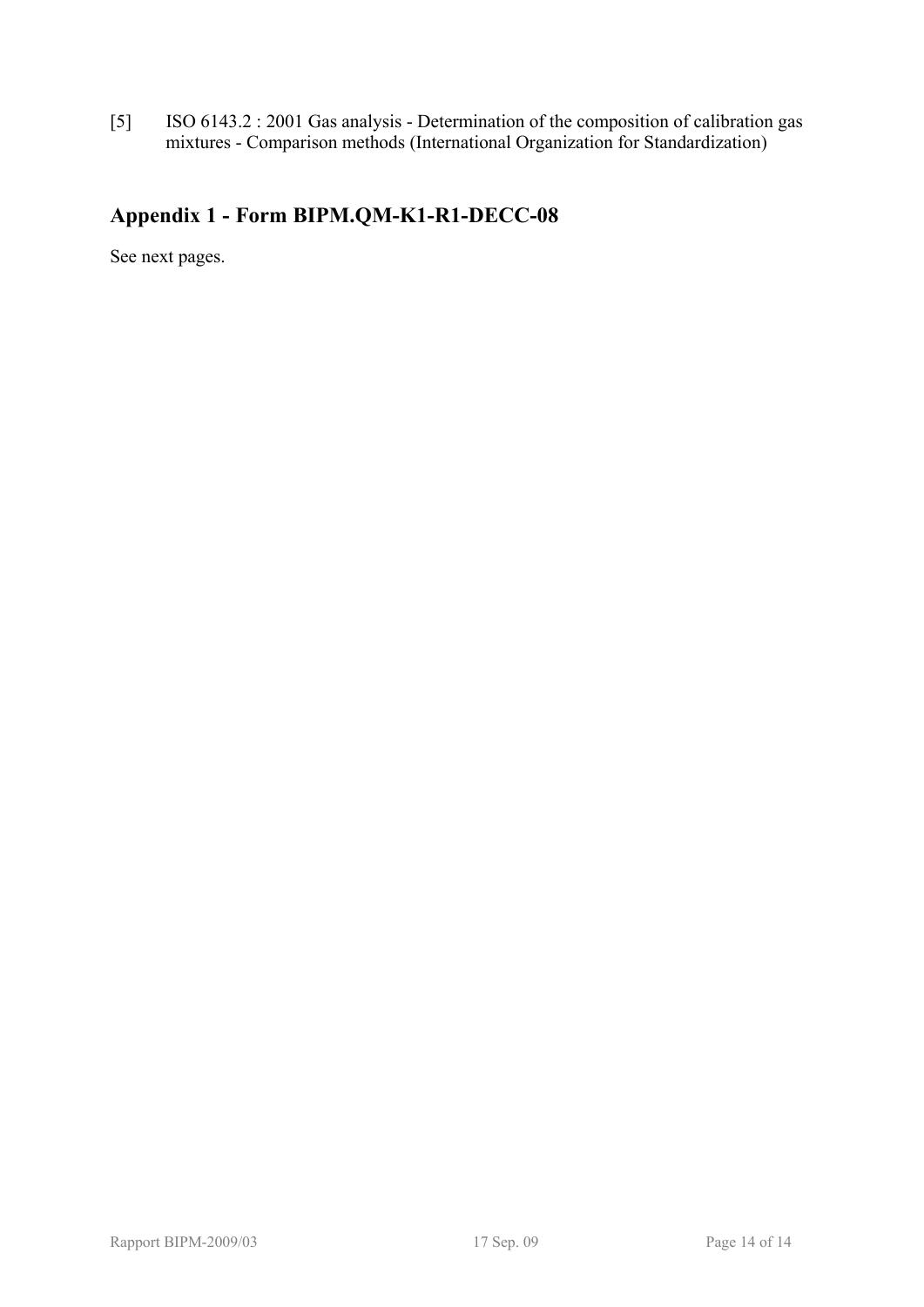## **OZONE COMPARISON RESULT - PROTOCOL A - DIRECT COMPARISON**

| <b>Participating institute information</b> |                                                                                             |  |  |  |
|--------------------------------------------|---------------------------------------------------------------------------------------------|--|--|--|
| <b>Institute</b>                           | <b>Department of Environment and Climate Change NSW</b>                                     |  |  |  |
| <b>Address</b>                             | Dock 3, Atmospheric Science Building<br>480 Weeroona Road<br>Lidcombe NSW 2141<br>Australia |  |  |  |
| <b>Contact</b>                             | <b>Glenn Ross</b>                                                                           |  |  |  |
| <b>Email</b>                               | Glenn.ross@environment.nsw.gov.au                                                           |  |  |  |
| Telephone                                  | 61 2 9995 5166                                                                              |  |  |  |

| Instruments information |                              |                          |  |  |  |  |
|-------------------------|------------------------------|--------------------------|--|--|--|--|
|                         | <b>Reference Standard</b>    | <b>National Standard</b> |  |  |  |  |
| <b>Manufacturer</b>     | NIST                         | <b>NIST</b>              |  |  |  |  |
| <b>Type</b>             | SRP                          | <b>SRP</b>               |  |  |  |  |
| Serial number           | <b>SRP27</b><br><b>SRP21</b> |                          |  |  |  |  |

## **Content of the report**

- page 1 general informations page 2 comparison results page 3 measurements results
- page 4 comparison description
- page 5 uncertainty budgets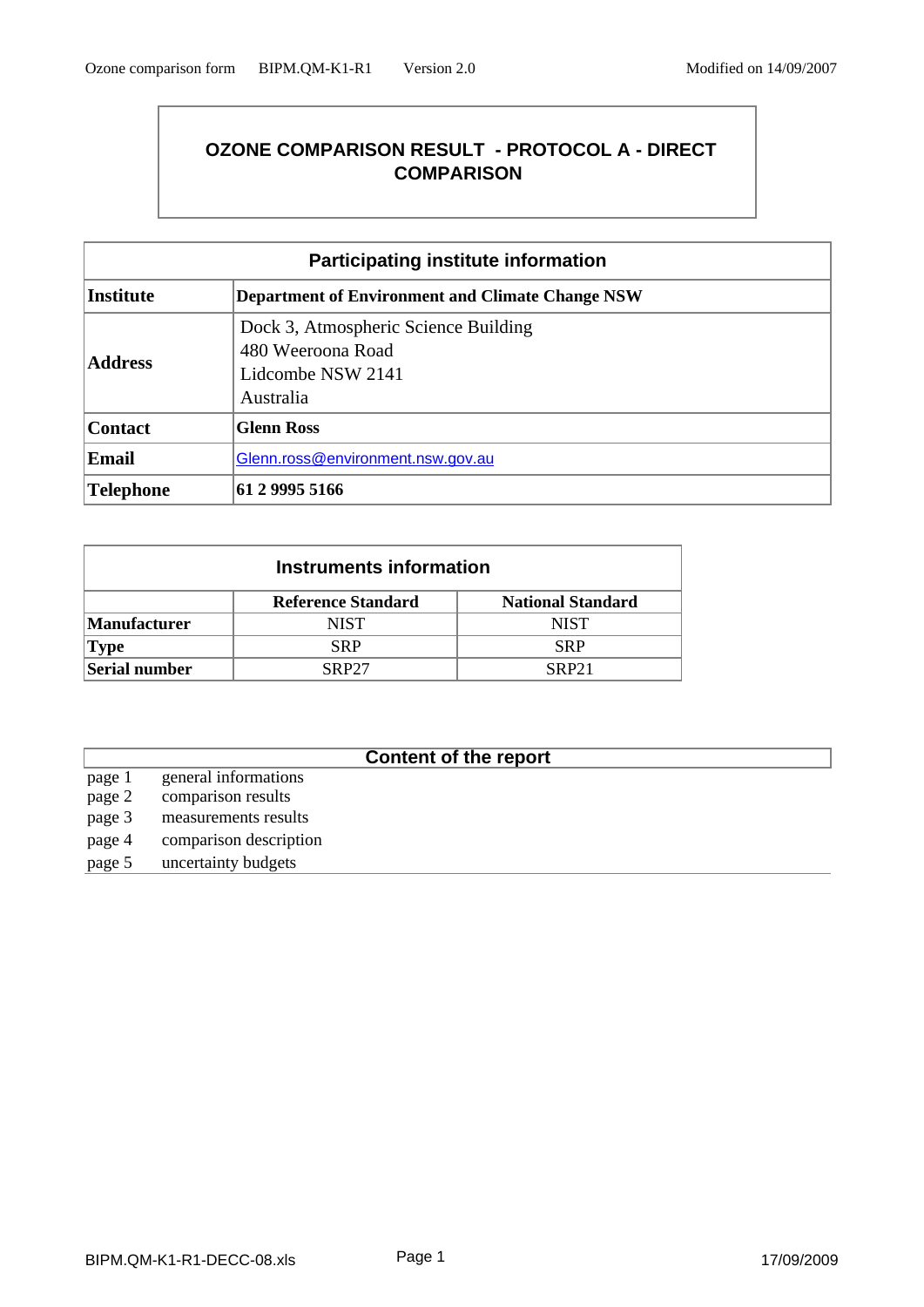## **comparison reference standard (RS) - national standard (NS)**

| <b>Operator</b>                  | P. MOUSSAY       | <i><b>Location</b></i>        | CHEM-9           |
|----------------------------------|------------------|-------------------------------|------------------|
| Comparison begin date /<br> time | 20/10/2008 13:00 | Comparison end date /<br>time | 22/10/2008 08:00 |

### **Comparison results**

#### **Equation**

 $x_{NS} = a_{NS,RS} x_{RS} + b_{NS,RS}$ 

#### **Least-square regression parameters**

| $a_{\text{TS,RS}}$ | $u$ ( <i>a</i> <sub>TS,RS</sub> ) | $b_{\text{TS,RS}}$<br>$(nmol/mol)$ $(nmol/mol)$ | $u(b_{\text{TS,RS}})$ | u(a,b)      |
|--------------------|-----------------------------------|-------------------------------------------------|-----------------------|-------------|
| 0.9960             | 0.0034                            | 0.03                                            | 0.30                  | $-3.65E-04$ |

*(Least-square regression parameters will be computed by the BIPM using the sofwtare OzonE v2.0)*

## **Difference from the reference value at 80 nmol/mol and 420 nmol/mol:**

| Nom value  | $\boldsymbol{D}_i$ | $u(D_i)$   | $U(D_i)$   |
|------------|--------------------|------------|------------|
| (nmol/mol) | (nmol/mol)         | (nmol/mol) | (nmol/mol) |
| 80         | $-0.36$            | 0.67       | 1.34       |
| 420        | -1.60              | 1.86       | 3.72       |

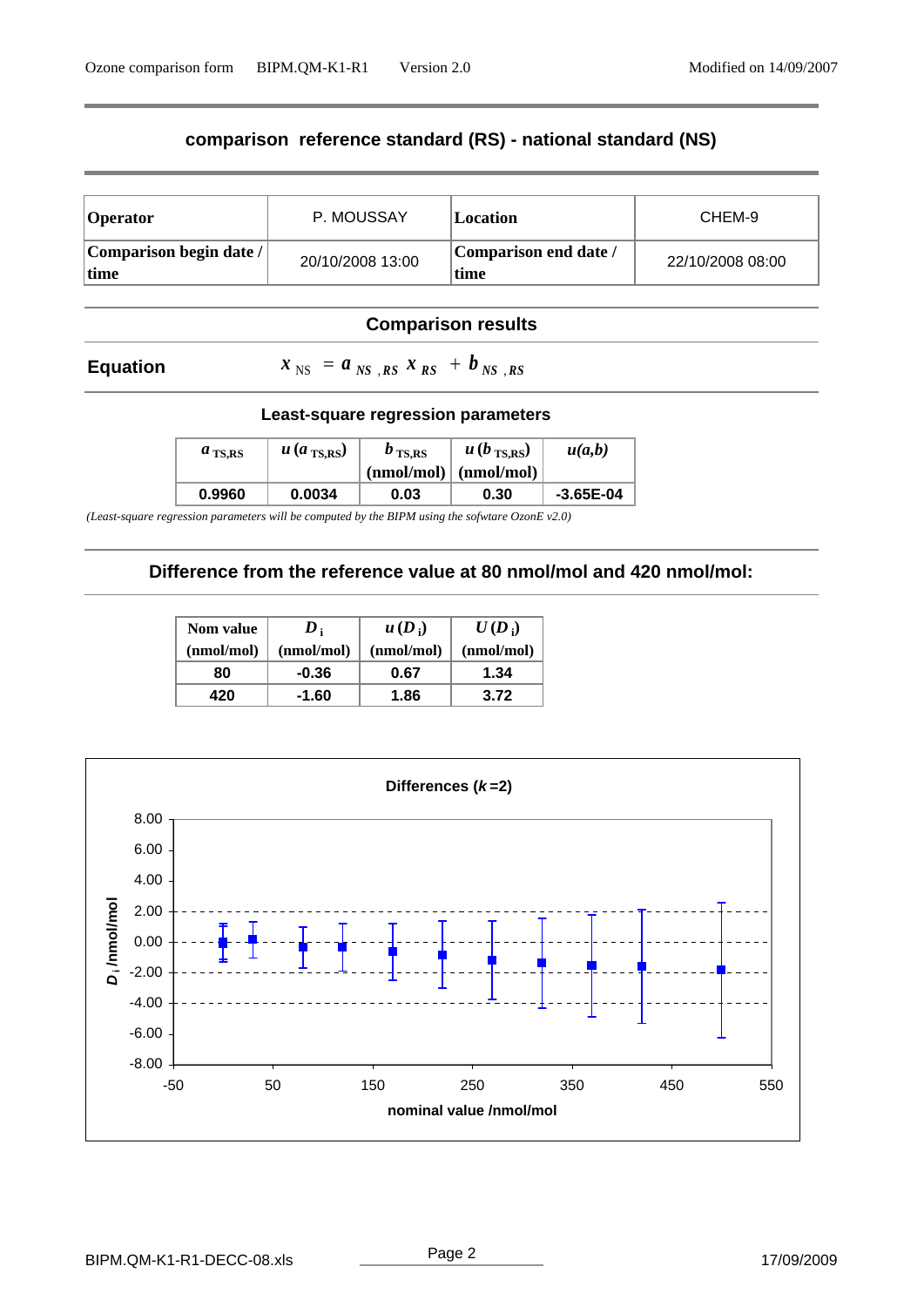| <b>Measurement results</b> |                                |                      |                         |                               |                      |                                |
|----------------------------|--------------------------------|----------------------|-------------------------|-------------------------------|----------------------|--------------------------------|
|                            | <b>Reference Standard (RS)</b> |                      |                         | <b>National standard (NS)</b> |                      |                                |
| <b>Nominal</b><br>value    | $X_{RS}$<br>nmol/mol           | $S_{RS}$<br>nmol/mol | $u(x_{RS})$<br>nmol/mol | $x_{NS}$<br>nmol/mol          | $S_{NS}$<br>nmol/mol | $u(x_{\text{NS}})$<br>nmol/mol |
| $\bf{0}$                   | 0.04                           | 0.28                 | 0.28                    | $-0.09$                       | 0.23                 | 0.51                           |
| 220                        | 220.92                         | 0.13                 | 0.70                    | 220.08                        | 0.16                 | 0.84                           |
| 80                         | 79.74                          | 0.19                 | 0.36                    | 79.38                         | 0.16                 | 0.56                           |
| 420                        | 419.25                         | 0.36                 | 1.26                    | 417.66                        | 0.38                 | 1.37                           |
| 120                        | 119.79                         | 0.27                 | 0.45                    | 119.43                        | 0.21                 | 0.63                           |
| 320                        | 319.73                         | 0.20                 | 0.97                    | 318.36                        | 0.21                 | 1.10                           |
| 30                         | 29.34                          | 0.32                 | 0.29                    | 29.48                         | 0.18                 | 0.52                           |
| 370                        | 369.19                         | 0.39                 | 1.11                    | 367.64                        | 0.19                 | 1.23                           |
| 170                        | 169.87                         | 0.34                 | 0.57                    | 169.23                        | 0.16                 | 0.73                           |
| 500                        | 503.18                         | 0.23                 | 1.50                    | 501.34                        | 0.24                 | 1.61                           |
| 270                        | 271.45                         | 0.26                 | 0.84                    | 270.28                        | 0.15                 | 0.97                           |
| 0                          | 0.01                           | 0.26                 | 0.28                    | 0.03                          | 0.17                 | 0.51                           |

| <b>Differences</b> |            |                    |            |            |  |
|--------------------|------------|--------------------|------------|------------|--|
| Point              | Nom value  | $\boldsymbol{D}_1$ | $u(D_i)$   | $U(D_i)$   |  |
| <b>Number</b>      | (nmol/mol) | (nmol/mol)         | (nmol/mol) | (nmol/mol) |  |
| 1                  | 0          | $-0.13$            | 0.58       | 1.16       |  |
| $\mathbf{2}$       | 220        | $-0.84$            | 1.10       | 2.20       |  |
| 3                  | 80         | $-0.36$            | 0.67       | 1.34       |  |
| 4                  | 420        | $-1.60$            | 1.86       | 3.72       |  |
| 5                  | 120        | $-0.36$            | 0.77       | 1.54       |  |
| 6                  | 320        | $-1.37$            | 1.47       | 2.94       |  |
| 7                  | 30         | 0.14               | 0.59       | 1.19       |  |
| 8                  | 370        | $-1.55$            | 1.66       | 3.32       |  |
| 9                  | 170        | $-0.64$            | 0.92       | 1.85       |  |
| 10                 | 500        | $-1.84$            | 2.20       | 4.40       |  |
| 11                 | 270        | $-1.18$            | 1.28       | 2.57       |  |
| 12                 | 0          | 0.02               | 0.58       | 1.16       |  |

Covariance terms in between two measurement results of each standard

Equation  $u(x_i, x_j) = \alpha \cdot x_i \cdot x_j$ 

| Value of $\alpha$ for the reference standard | 8.50E-06     |
|----------------------------------------------|--------------|
| Value of $\alpha$ for the national standard  | $0.00E + 00$ |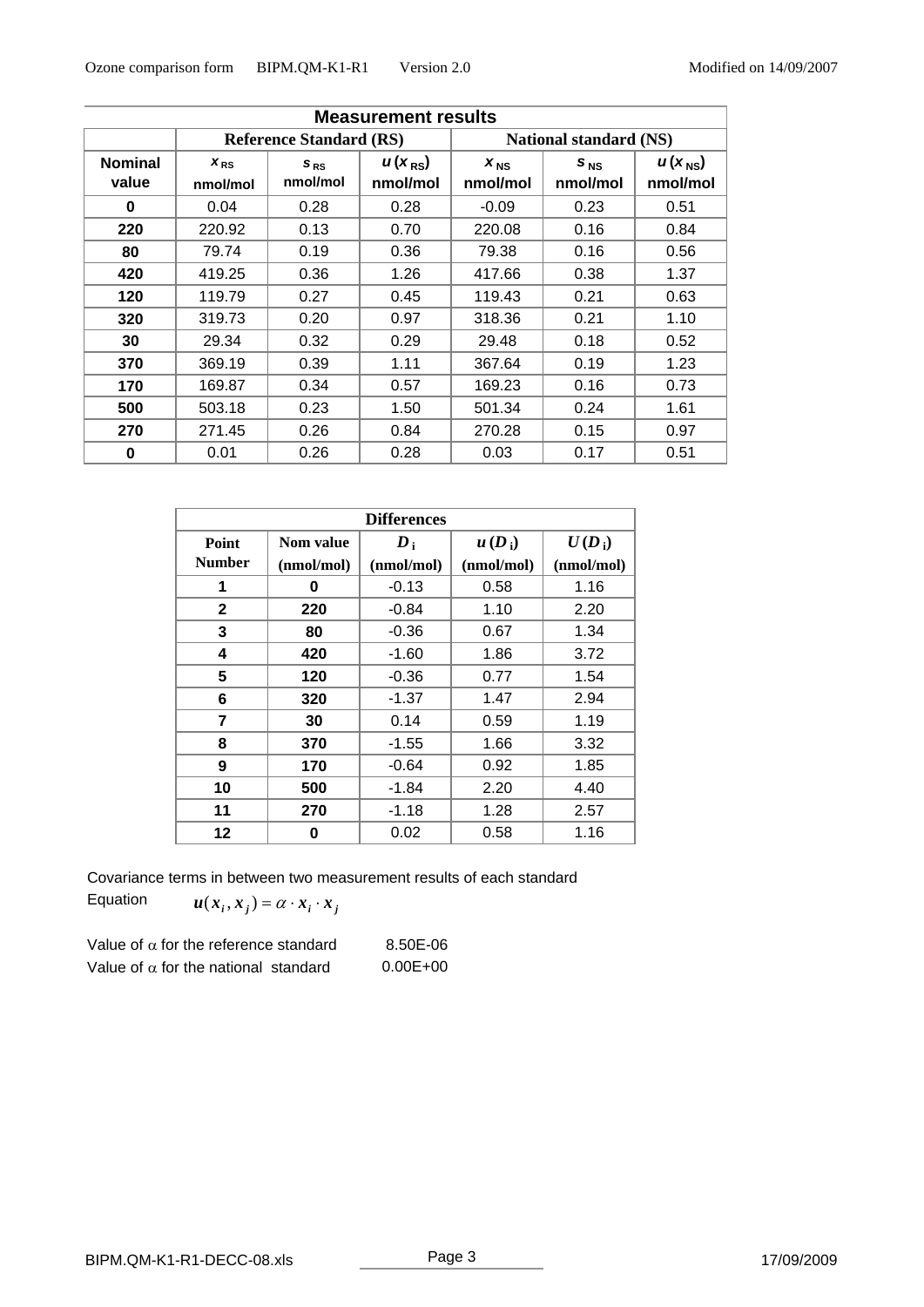| <b>Comparison conditions</b>                                          |                                                 |  |  |  |  |  |  |
|-----------------------------------------------------------------------|-------------------------------------------------|--|--|--|--|--|--|
| Ozone generator manufacturer                                          | <b>Environics</b>                               |  |  |  |  |  |  |
| Ozone generator type                                                  | <b>Model 6100</b>                               |  |  |  |  |  |  |
| Ozone generator serial number                                         | 3128                                            |  |  |  |  |  |  |
| Room temperature(min-max) / $\rm{^{\circ}C}$                          | $22.3 - 22.9$                                   |  |  |  |  |  |  |
| Room pressure (min-max) / hpa                                         | $1013 - 1015$                                   |  |  |  |  |  |  |
| Zero air source                                                       | oil free compressor + dryer+ aadco $737-R$      |  |  |  |  |  |  |
| Reference air flow rate $(L/min)$                                     | 18                                              |  |  |  |  |  |  |
| Sample flow rate $(L/min)$                                            | 10                                              |  |  |  |  |  |  |
| Instruments stabilisation time                                        | 3 days                                          |  |  |  |  |  |  |
| Instruments acquisition time /s (one measurement)                     | 5s                                              |  |  |  |  |  |  |
| Instruments averaging time /s                                         | 5s                                              |  |  |  |  |  |  |
| Total time for ozone conditioning                                     | 72 hours                                        |  |  |  |  |  |  |
| Ozone mole fraction during conditioning (nmol/mol)                    | 870 nmol/mol                                    |  |  |  |  |  |  |
| Comparison repeated continously (Yes/No)                              | yes                                             |  |  |  |  |  |  |
| If no, ozone mole fraction in between the comparison repeats          |                                                 |  |  |  |  |  |  |
| Total number of comparison repeats realised                           | 17                                              |  |  |  |  |  |  |
| Data files names and location                                         | \\chem5\Program Files\NIST\SRPControl\Data\2008 |  |  |  |  |  |  |
| c081020001.xls to c081020006.xls and c081021001.xls to c081021011.xls |                                                 |  |  |  |  |  |  |

## **Instruments checks and adjustments**

## **Reference Standard**

## **National Standard**